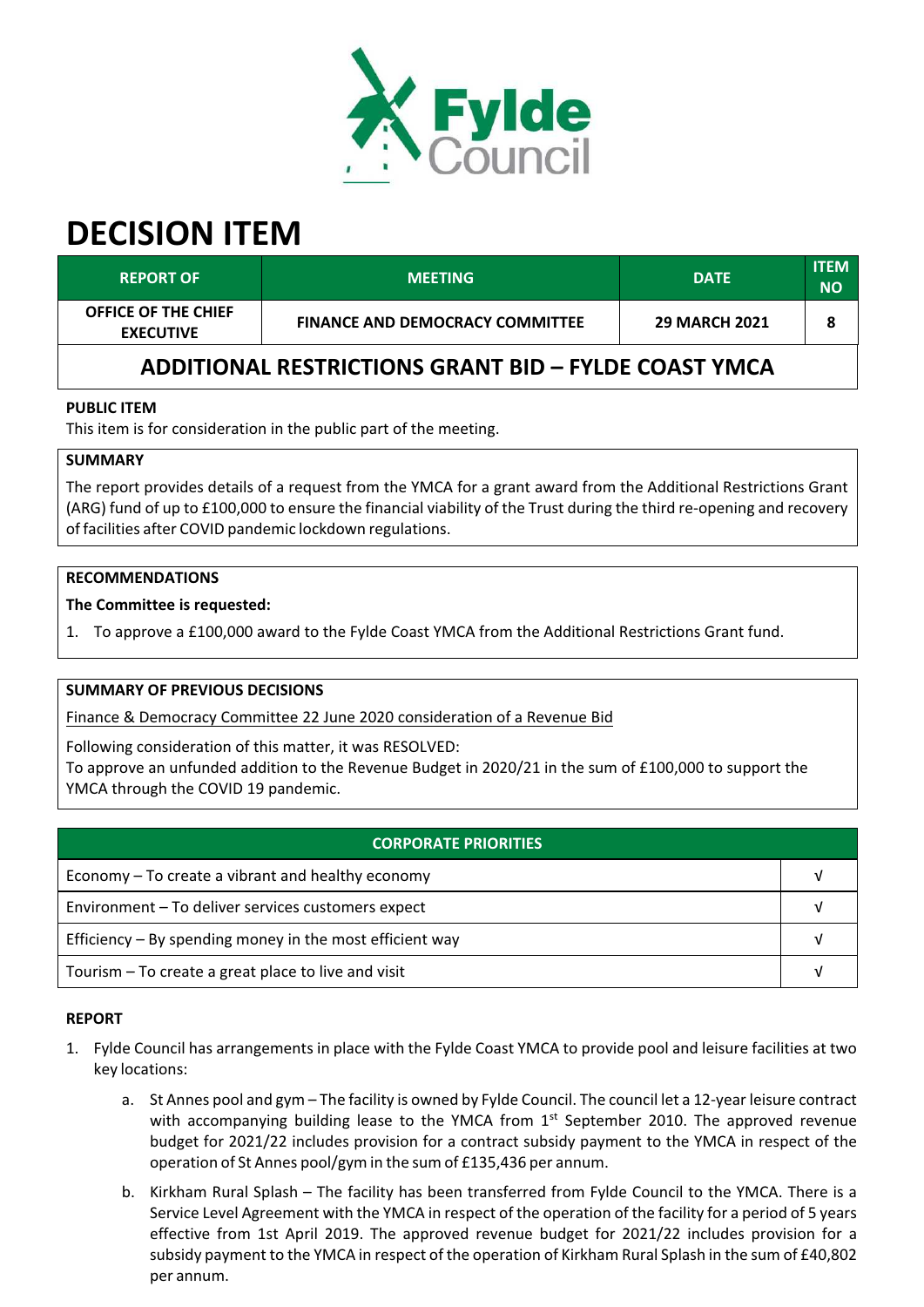- 2. A request was made, and granted, on June 22<sup>nd</sup>, 2020 by the YMCA for additional support to both facilities because of the COVID 19 pandemic, this was funded from grants awarded to the council to mitigate the impact of the pandemic. The request was for up to £100,000 of financial support based on forecasts and data available at the time related to the pandemic with a predicted re‐opening of the facilities in July 2020. The path the pandemic hastaken since then is dramatically different than what wasforecast in June 2020.
- 3. On Friday 20 March 2020, the Government announced the temporary closure of all gyms and leisure centres (along with pubs, clubs, restaurants, cafes) as part of its COVID‐19 response to stop the spread of infection. This included and affected all the YMCA Fylde Coast Health and Fitness Centres. Further closures have been imposed under government regulations in November 2020 and again since January 5<sup>th</sup>, 2021. Over the last 12 month the facilities have been closed for over 7 months, during the period they have been able to operate restrictive measures have been in place impacting significantly on income.
- 4. The YMCA, along with all large leisure operators, have taken advantage of the furlough scheme and other central government grants. However, the impact has been so significant on what is a crucial sector of the economy that a dedicated scheme for additional support to leisure trusts was announced. The [National](https://www.sportengland.org/how-we-can-help/facilities-and-planning/national-leisure-recovery-fund) Leisure [Recovery](https://www.sportengland.org/how-we-can-help/facilities-and-planning/national-leisure-recovery-fund) Fund (NLRF) operated by Sport England on behalf of the government. The fund is limited to £100 million and targeted at support to eligible public sector leisure centres that will reopen to the public, giving the sport and physical activity sector the best chance of recovery to a position of sustainable operation over the medium term.
- 5. The YMCA was entitled to make an application to the NLRF through the council and was awarded a £149,000 grant from the NLRF. There is a report to the Finance & Democracy Committee on March 29<sup>th</sup>, 2021 outlining the details of the NLRF grant award. However, the large operational costs and losses experienced by the YMCA over the last 12 months are greater than the support that has been available to date and a further request for support in the 2021/22 financial year has been submitted by the YMCA.
- 6. There has been national concern that 'if the leisure sector is not sustained through the crisis, the re-mobilisation of public leisure provision will be significantly affected, with facilities unable to open and clubs and voluntary organisations unable to re‐start activities for communities. There will be additional costs to the public purse through re‐procurement, the transfer of staff, or establishing new delivery mechanisms whilst facilities remain closed for longer periods. There will be an impact on the social and health benefits to communities at a time when these will be most needed.'
- 7. Fylde, like almost all other local authorities, hasthe health and wellbeing of the population as a top priority, the benefits from a healthy lifestyle are well documented and impact on physical, mental, and spiritual welfare. It is essential that large facilities operated by not‐for‐profit trusts through the council are retained to ensure that everyone has accessto convenient and affordable leisure facilities.
- 8. The financial projections for both St Annes Pool & Kirkham have been submitted by the YMCA based on the three closure periods over the last year and the recovery from April / May in accordance with the Road Map. The figures show an overall income reduction (on the actuals for 2019/20) of 86% over the year 2020/21 and 45% for 2021/22 based on latest projections, with St Annes Pool projected to have a deficit of £64,326 and Kirkham £47,499, a total of £111,425. This is calculated based on the closure periods with patronage gradually returning to the pre-closure levels over several months after re-opening. When combined with other losses incurred by the YMCA since March 2020 the financial position of the trust is unsustainable. The YMCA has requested a contribution to support this deficit in the sum of £100,000.
- 9. The additional support is necessary to ensure that the YMCA can remain financially solvent through the recovery period with an anticipated long‐term impact on the facilities even after the re‐opening of the dry side facilities in April and the pools from May 1<sup>st</sup>, 2021. Many other leisure trusts operating council owned facilities have found it necessary to obtain additional support from the local authority to remain financially viable throughout the re-opening and recovery. The request is for up to £100,000 that can be funded from the Additional Restrictions Grant at Fylde.
- 10. The Additional Restrictions Grant (ARG) is a discretionary fund that has been made available to all local authorities for allocation schemes to support local businesses that cannot access other national grant funding, or have exceptional circumstances, or to provide additionalsupport to larger priority local businesses which are important to the local economy in addition to other funding streams. The ARG is also aimed at providing longer